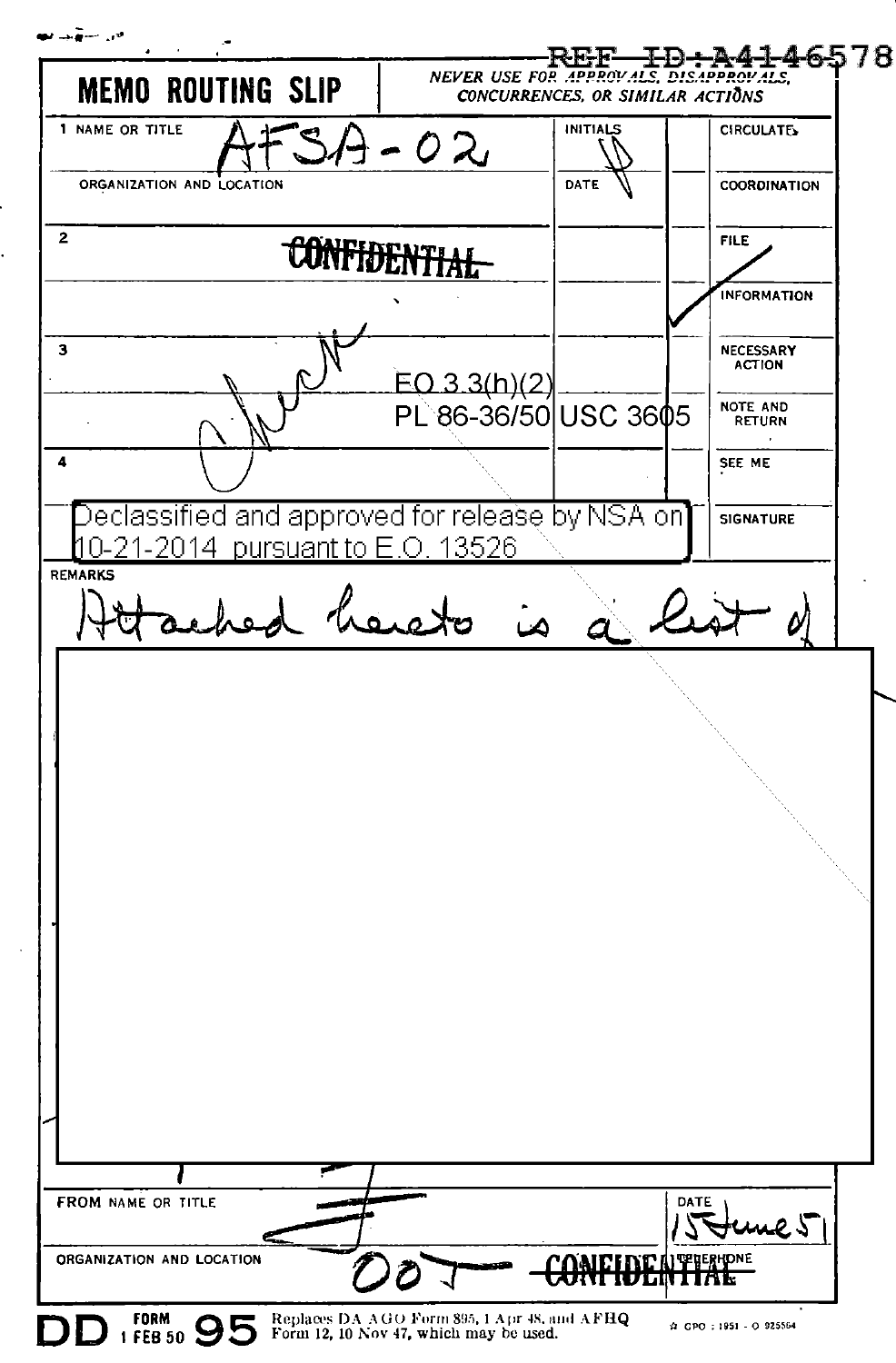REF ID: A4146578

 $C25.31/(31)$ 

when neghol on the Ma

Re um to the

∩JS[L

 $N^A$   $Ie^{-kH_1/2}$ 

È

ځ

 $\mathbb{L}$ 

ما

 $\infty$ 

Copy No.

RD COP

DESTROY OR MUTI

**DO NOT** 

ATS

**CONFIDENTIAL** 

Argentine Belgium

Brazil Chile Denmark Egypt \*England Eire Ethiopia Finland Holland  $*$ Iraq Iceland Italy Japan Lebanon Norway Portugal Rumania Spain Sweden Turkey Germany Pakistan United Nations Vatican Poland \*Jugoslavia Russia Switzerland Hong Kong

 $EO 3.3(h)(2)$ PL 86-36/50 USC 3605

CONTIDENTIAL

g 1951.<br>8 France Sugar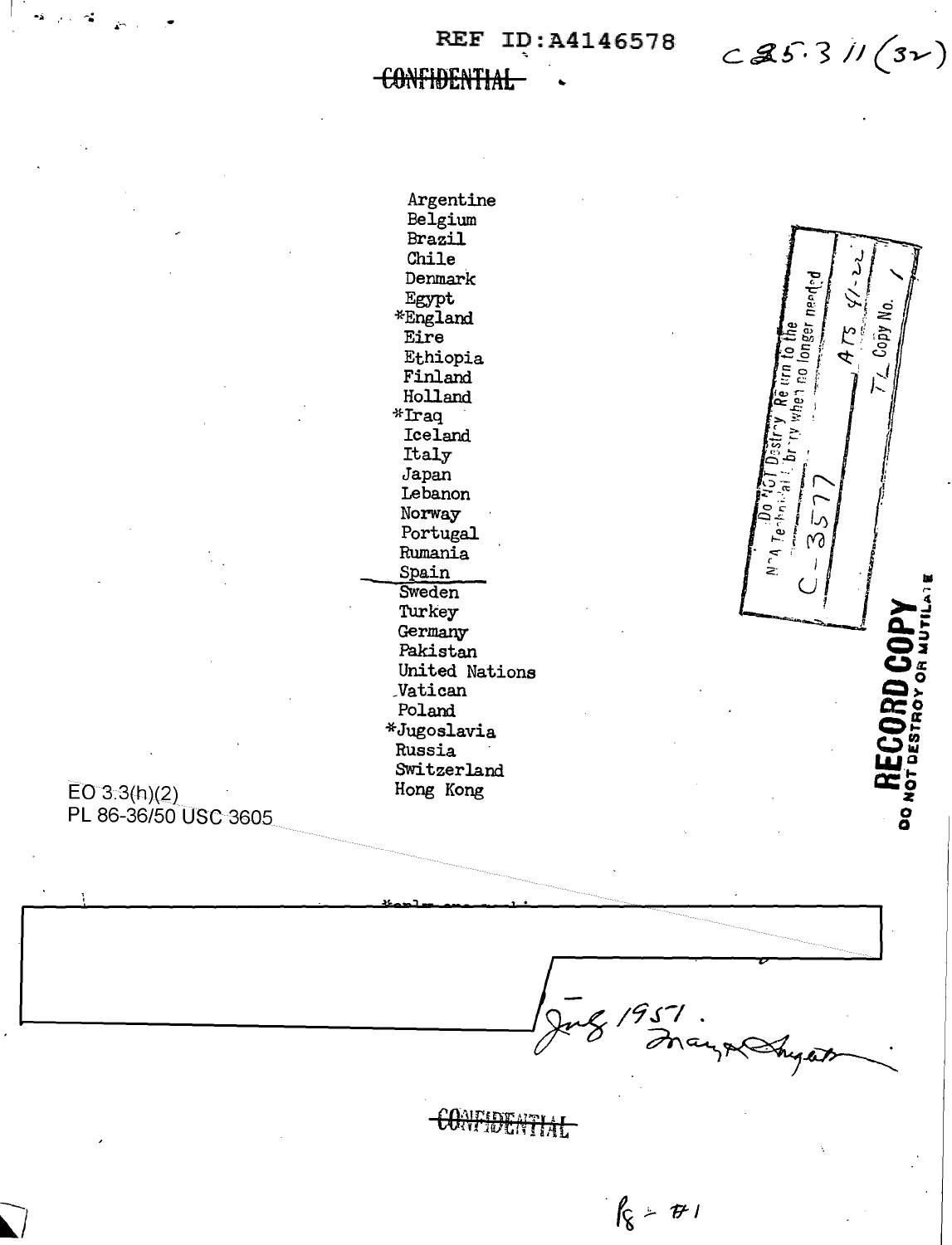ي بره از دار<del>د کار کار دارد که</del> مجاهر ويستعيده List of countries using Hagelin machines Dec. 353. Holland No. Cash was for it France  $\sim$  Casts Sweden Germany Denmark Norway: AEU Italy Belgium Pranee-Portugal Brasil Egypt. Pinland Indonesia Spain Turkey Lebanon Argentine UNQ Vatican Syria. Chile pominican Rep. USER Eire  $1936: / B - 211$ Hongkang Ethiopia Roumania Poland. Iraq Iceland Japan. Jordan ۸ŕ India-Expert Donne action con Expent to Pakistan s for commy year Malaya Israel Jugoslavia  $C3577A$  $7754-22$  $225311222)$  $k_{\mathcal{S}}$ . IE